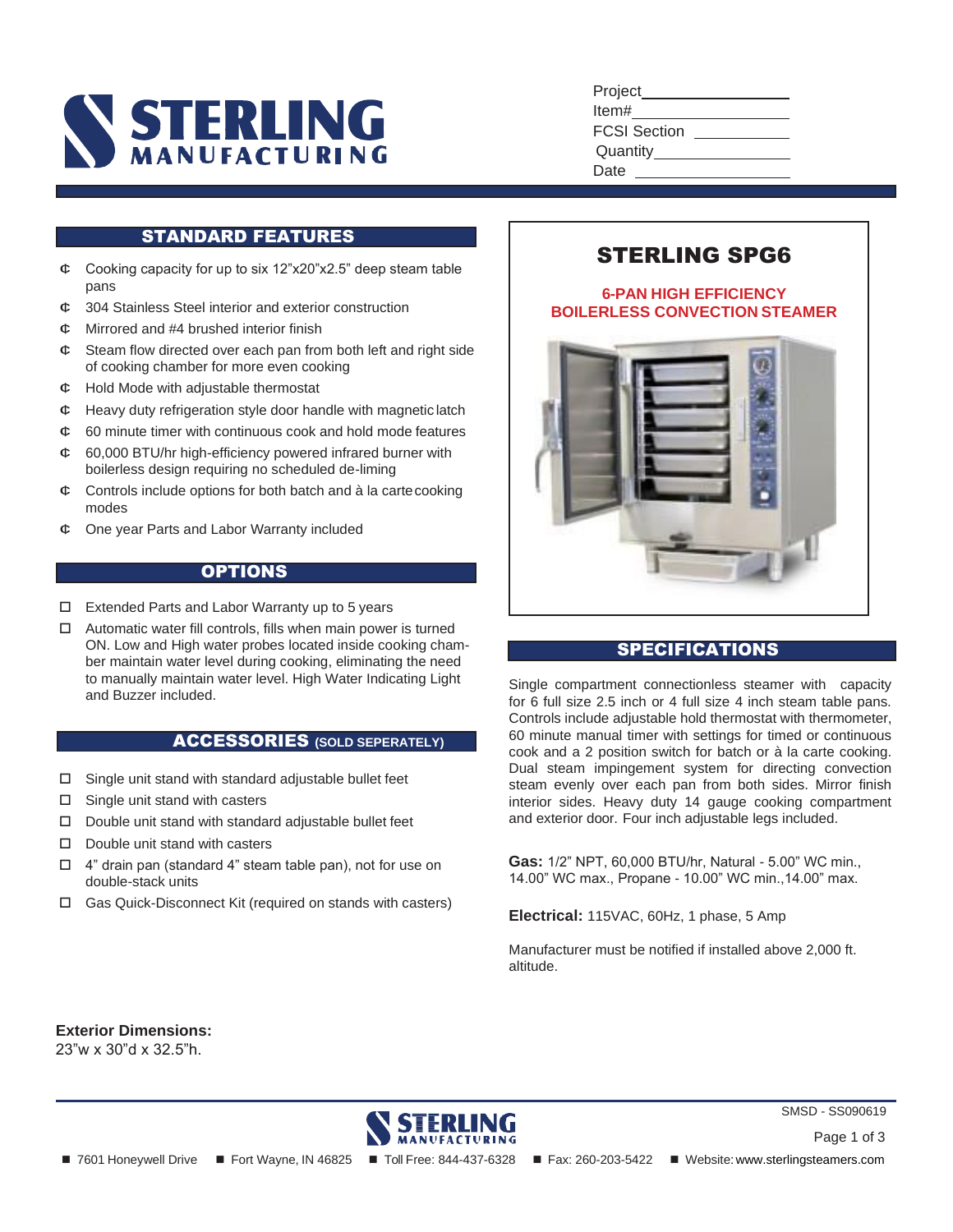## STERLING SPG6

#### GAS SUPPLY

- 1/2" NPT
- 60,000 BTU/hr
- Supply Pressure Natural 5.00"WC min., 14.00"WC max. Propane - 10.00"WC min., 14.00"WC max.
- Manufacturer must be notified if installed above 2,000 ft. altitude.

## ELECTRICAL SUPPLY

115 VAC, 1 Phase, 5 Amp

#### WATER SUPPLY

Feed water for reservoir: 10 - 60 PSI, 32 - 175 °F, 3/4" MGHT, Use NSF approved hose.

# EQUIPMENT CLEARANCE

3" - Left, 3" - Right and 4" - Rear.

#### **CAPACITY**

Compartment holds: six 12"x 20"x 2.5" or four 12"x 20"x 4" Steam Table Pans.

#### NOTE:

- It is the responsibility of the owner and installer to comply with local codes for installation.
- This appliance is manufactured for commercial installation only and is not intended for household use.